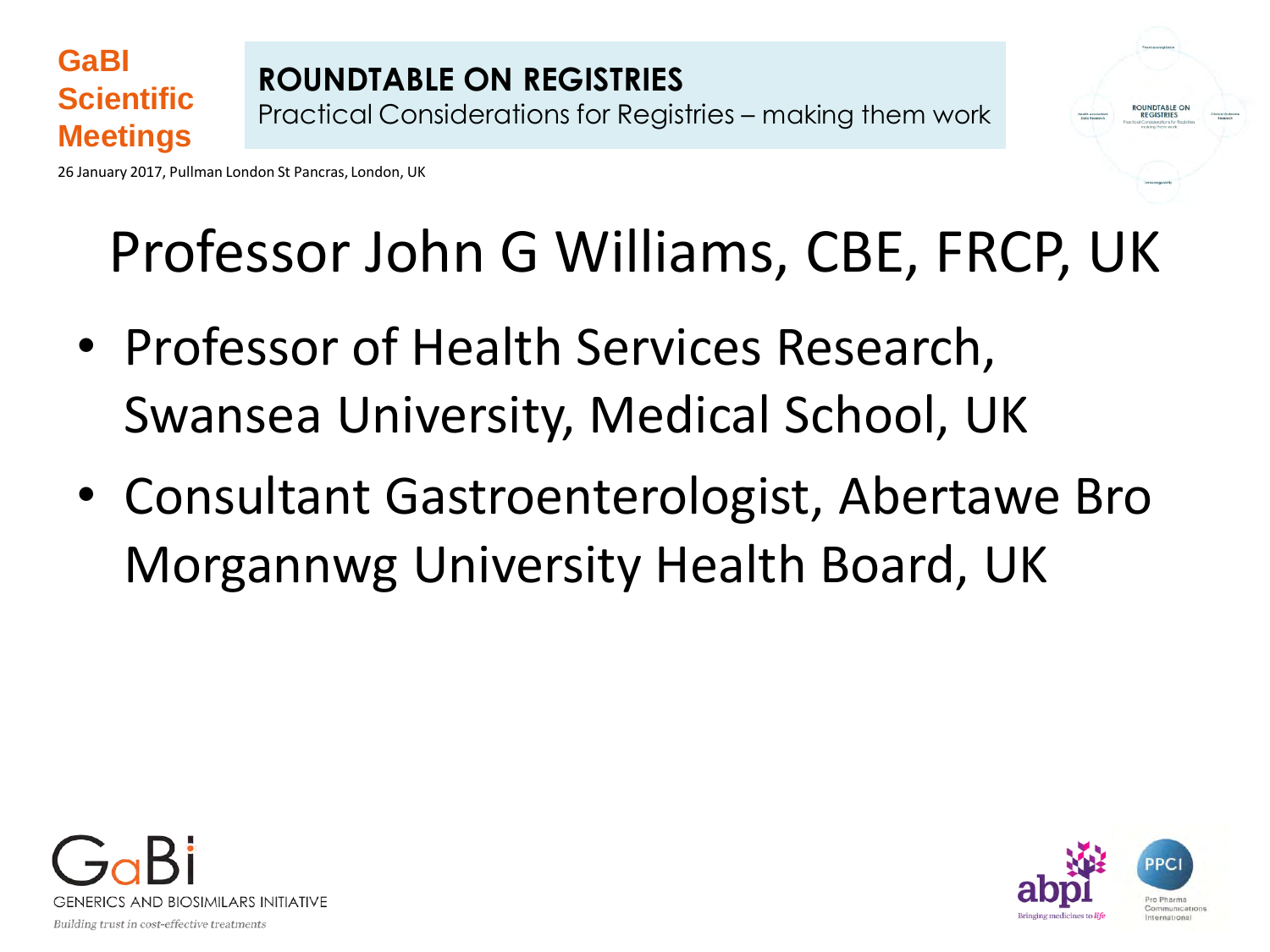#### **GaBI Scientific Meetings**

**ROUNDTABLE ON REGISTRIES**  Practical Considerations for Registries – making them work



### Enhancing the role of routinely collected clinical data in a registry setting, and to support pharmacovigilance

### Professor John G Williams, CBE, FRCP, UK 26 January 2017



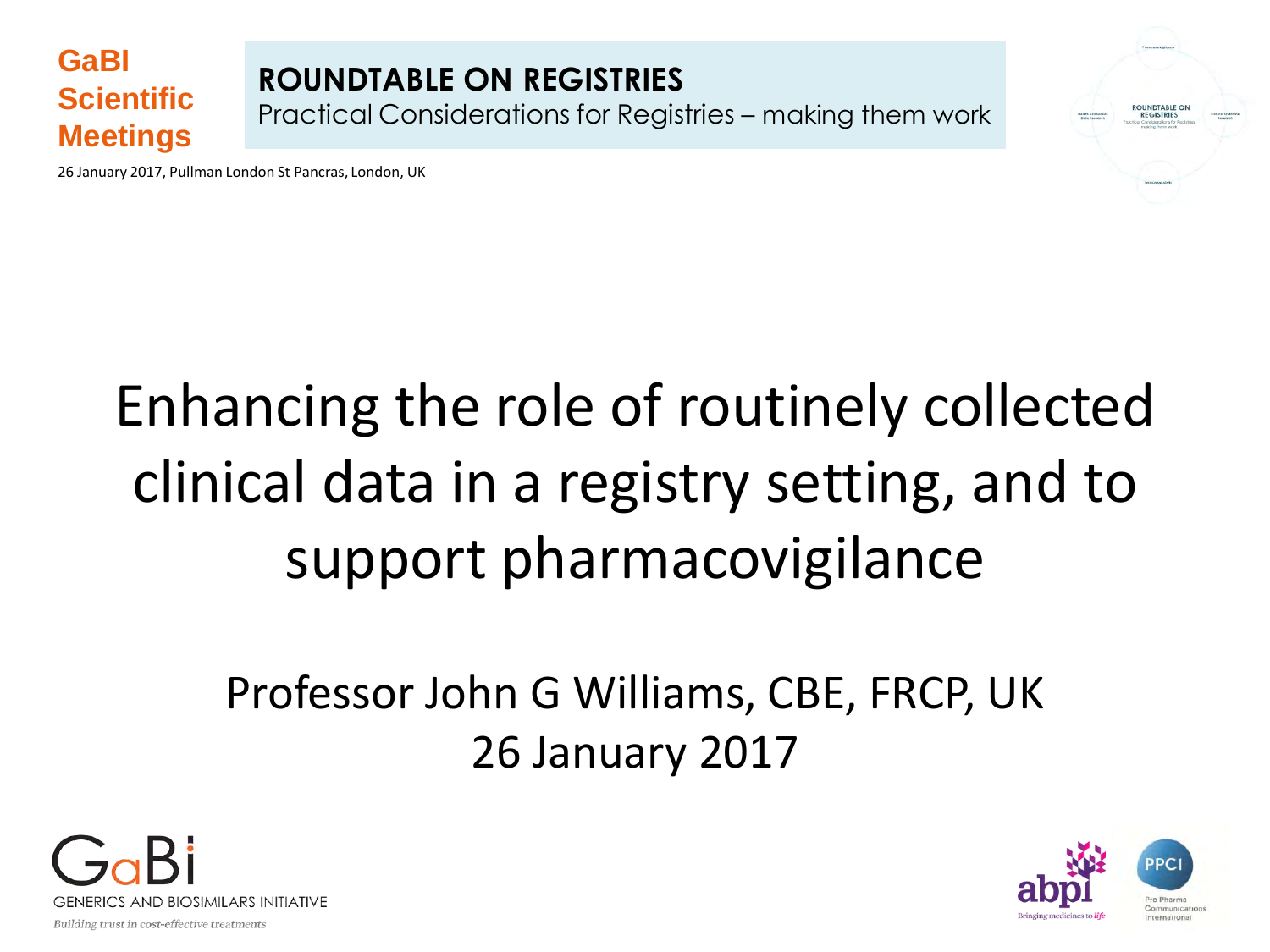Enhancing the role of routinely collected clinical data in a registry setting, and to support pharmacovigilance

Professor John Williams Director, Health Informatics Unit, RCP January 2017

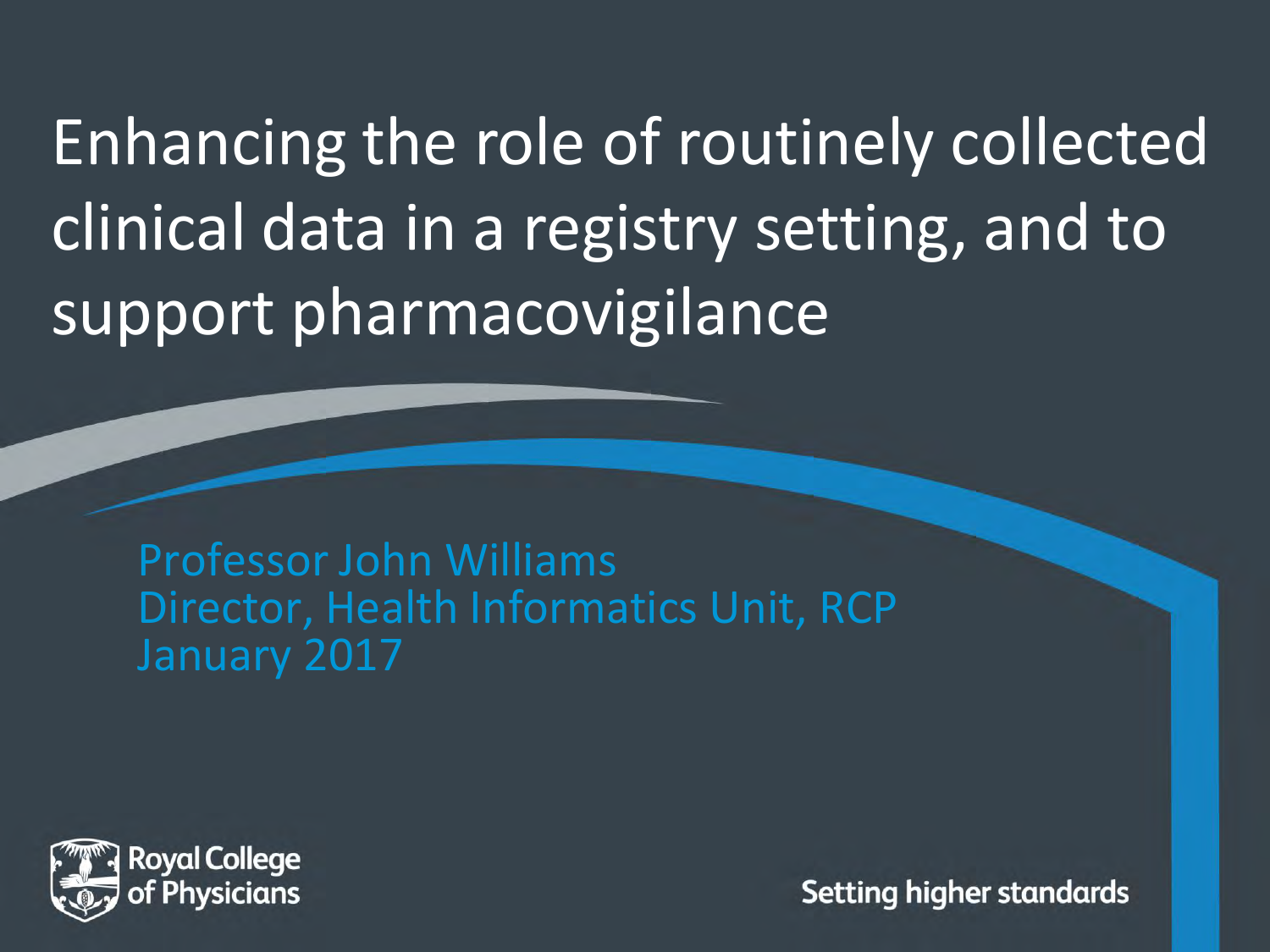

- Credentials
- Purpose of registries
- Challenges
- **Opportunities**
- Progress in the UK
- Conclusions

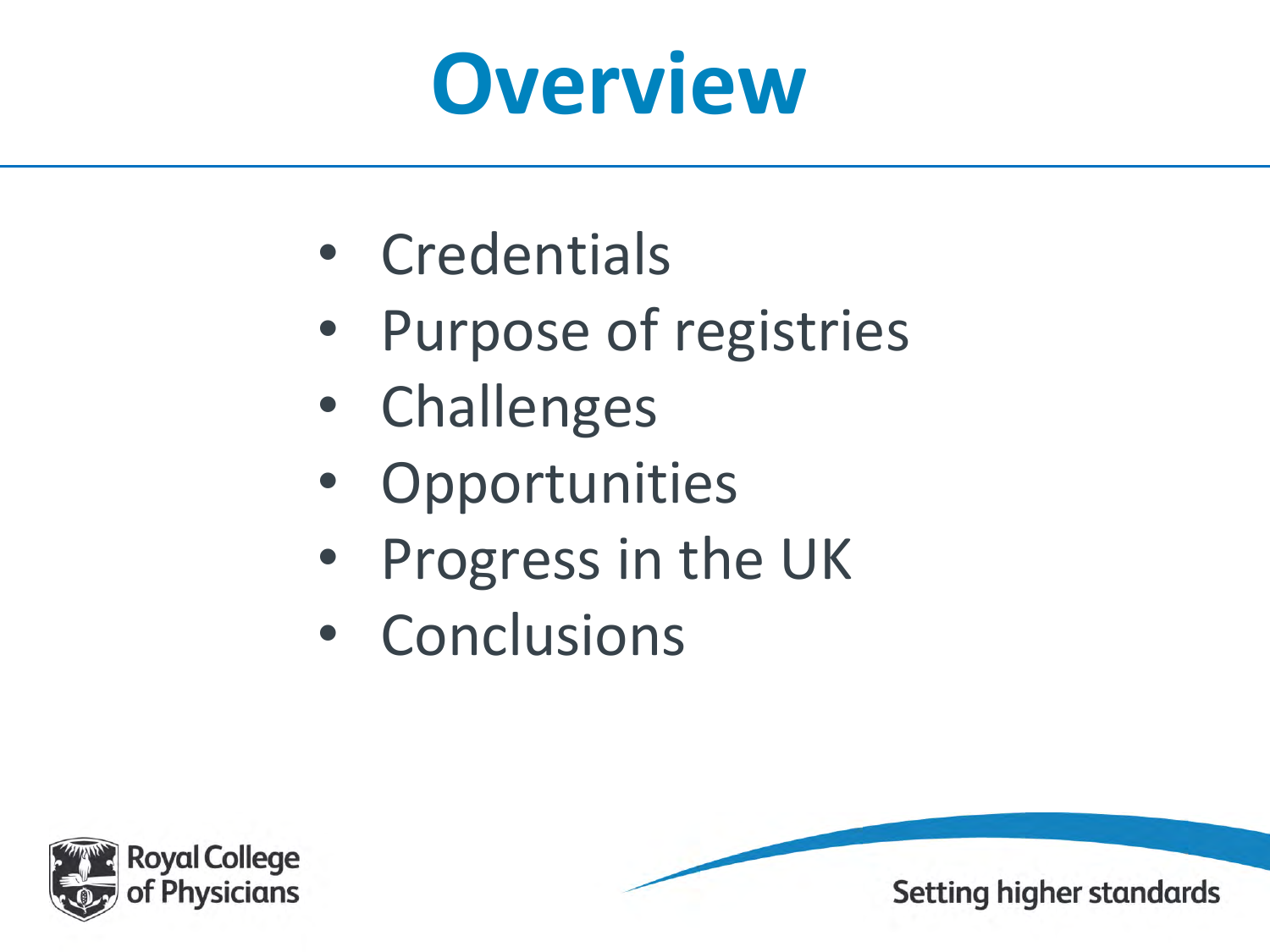### **Credentials**

Chair in Health Services Research, leading a team of ten in clinical research, service delivery, informatics and data linkage Co-investigator, Farr Institute Consultant Gastroenterologist Director, Health Informatics Unit, Royal College of Physicians Member, Strategic Clinical Advisory Group to the National Information Board





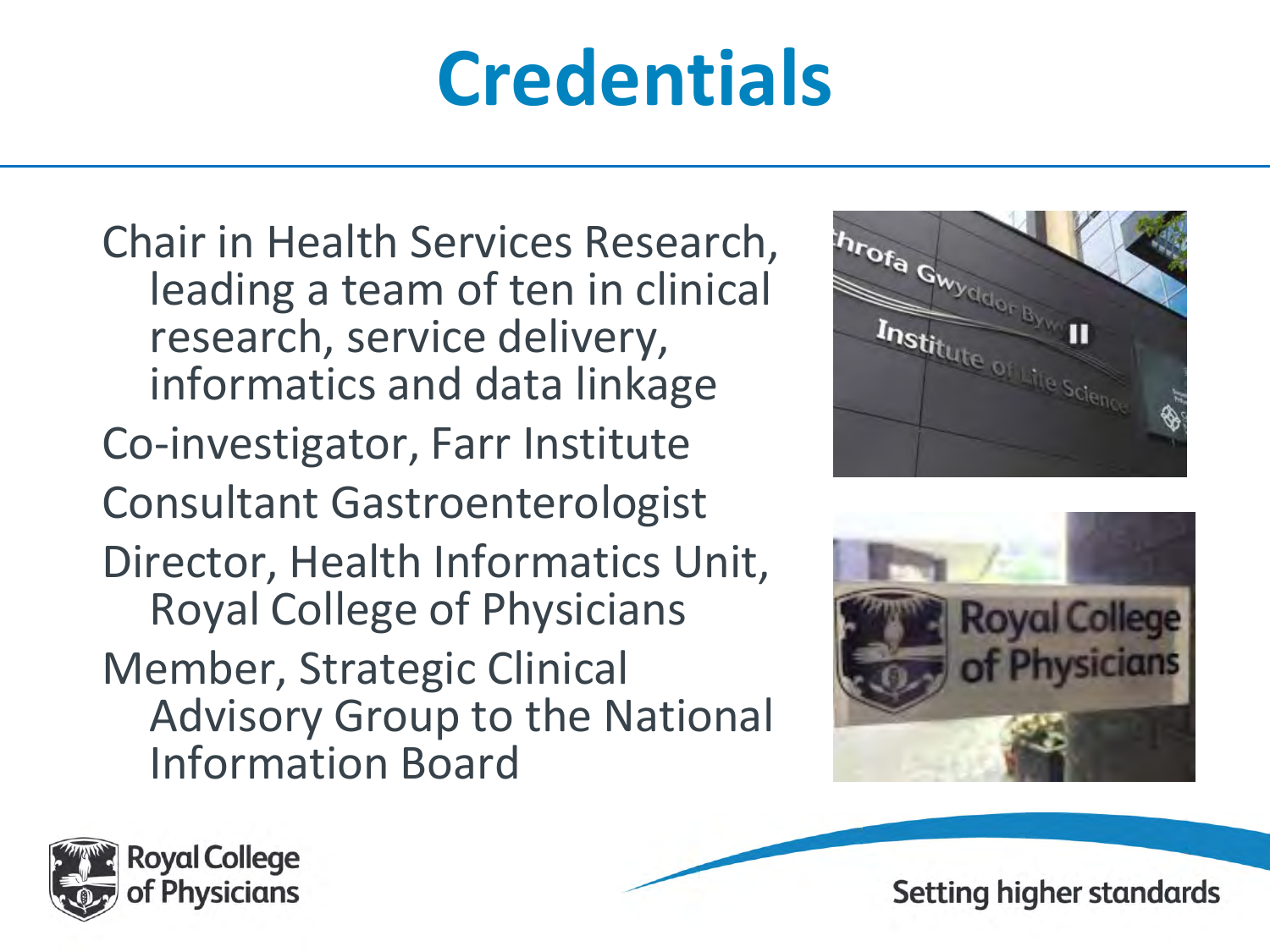### **What is a registry?**

- A **registry** is a collection of information about individuals, usually focused around a specific diagnosis or condition*. NIH 2016*
- A **registry** is an organized system that uses observational study methods to collect uniform data (clinical and other) to evaluate specified outcomes for a population defined by a particular disease, condition, or exposure, and that serves one or more predetermined scientific, clinical, or policy purposes. *Virginia Commonwealth University Office of Research & Innovation*



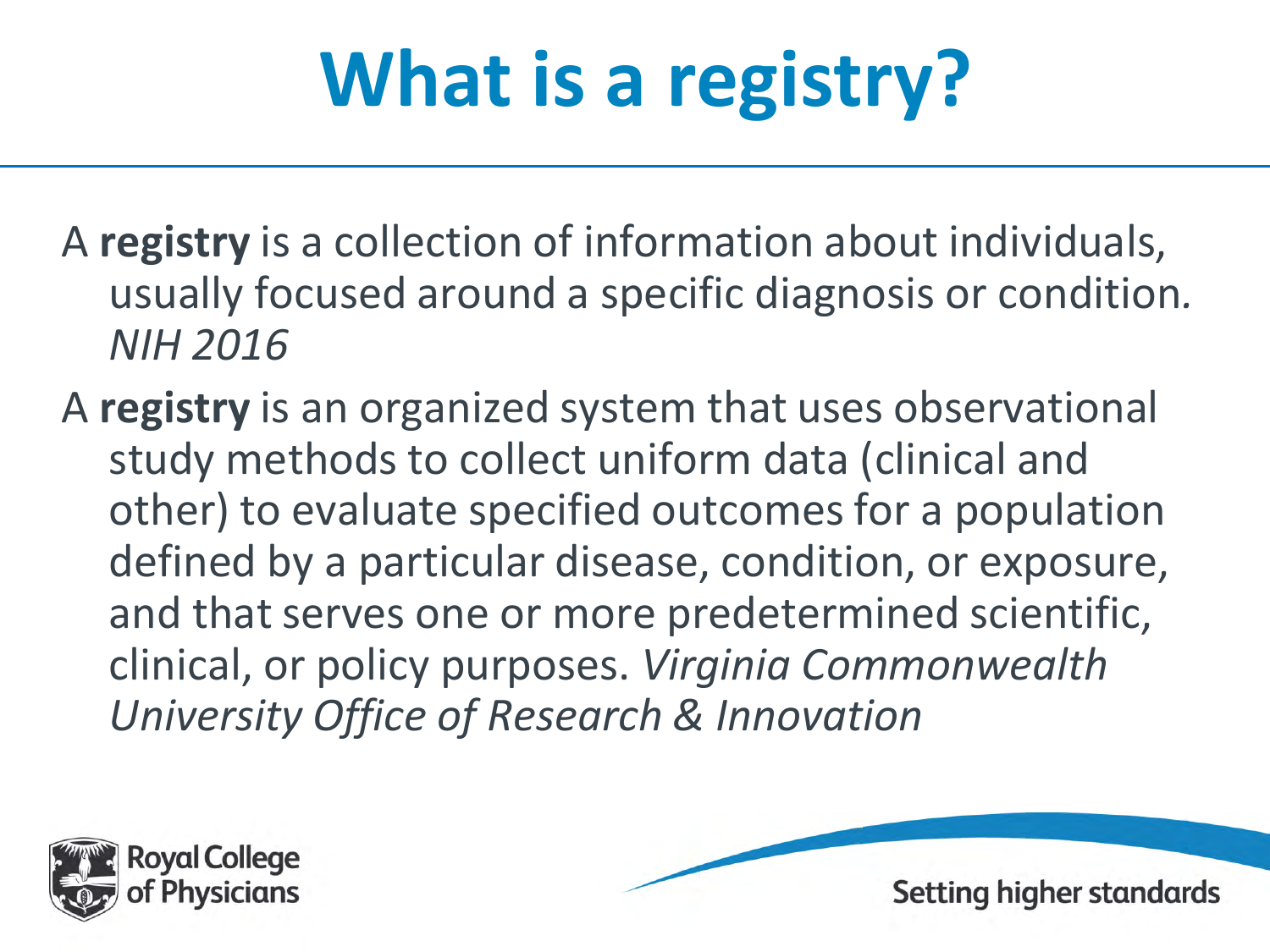## **Purposes of a Registry**

- To describe the natural history of a condition or disease
- To determine effectiveness or cost effectiveness of treatments/services and/or health care products
- To measure or monitor safety & harm
- To measure quality of care



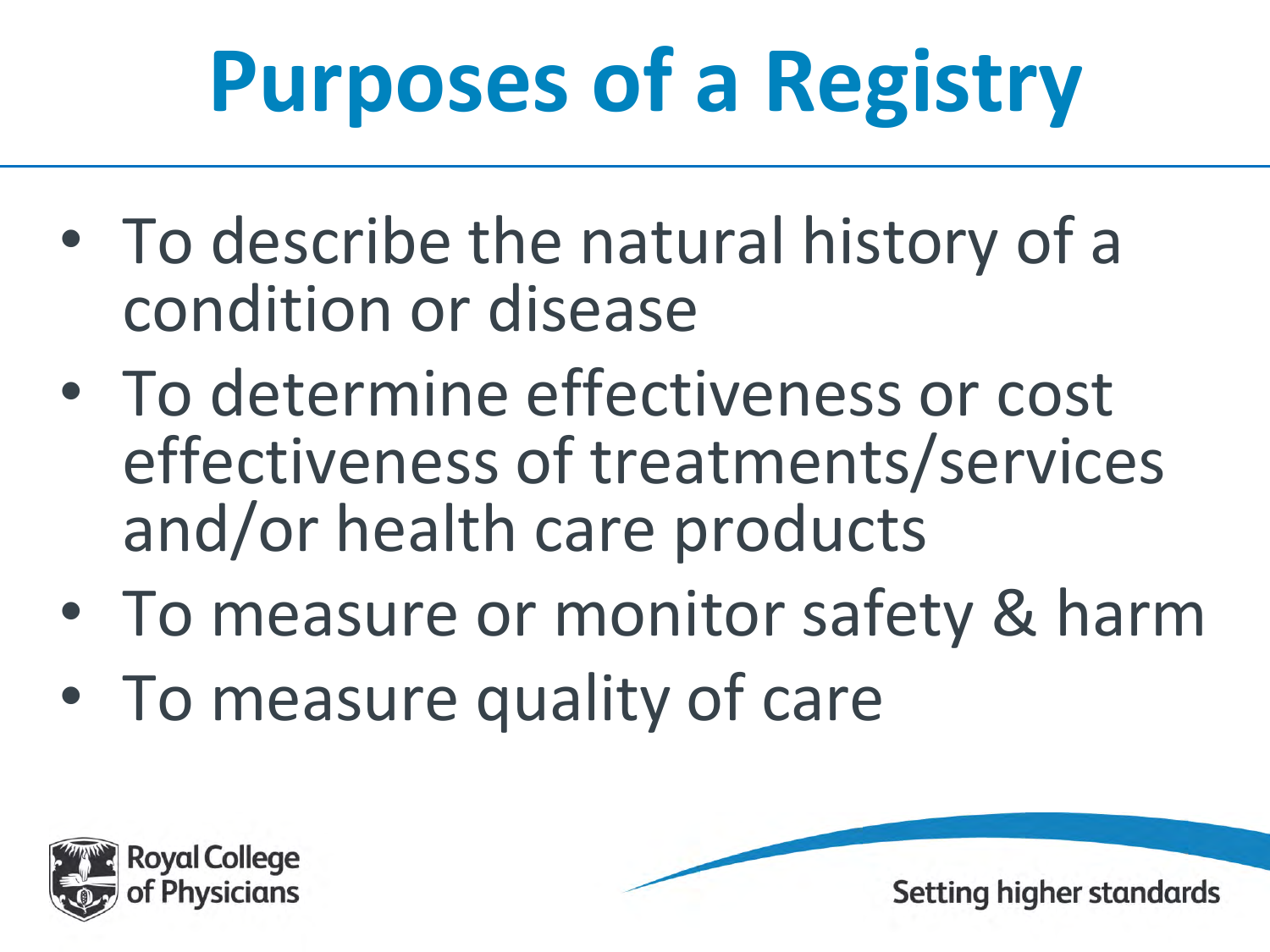### **Strengths: Potential benefits**

- **Pharmacovigilance**
- Observational studies
- Precision Medicine
- Patient empowerment
- Professional empowerment
- Clinical efficiency

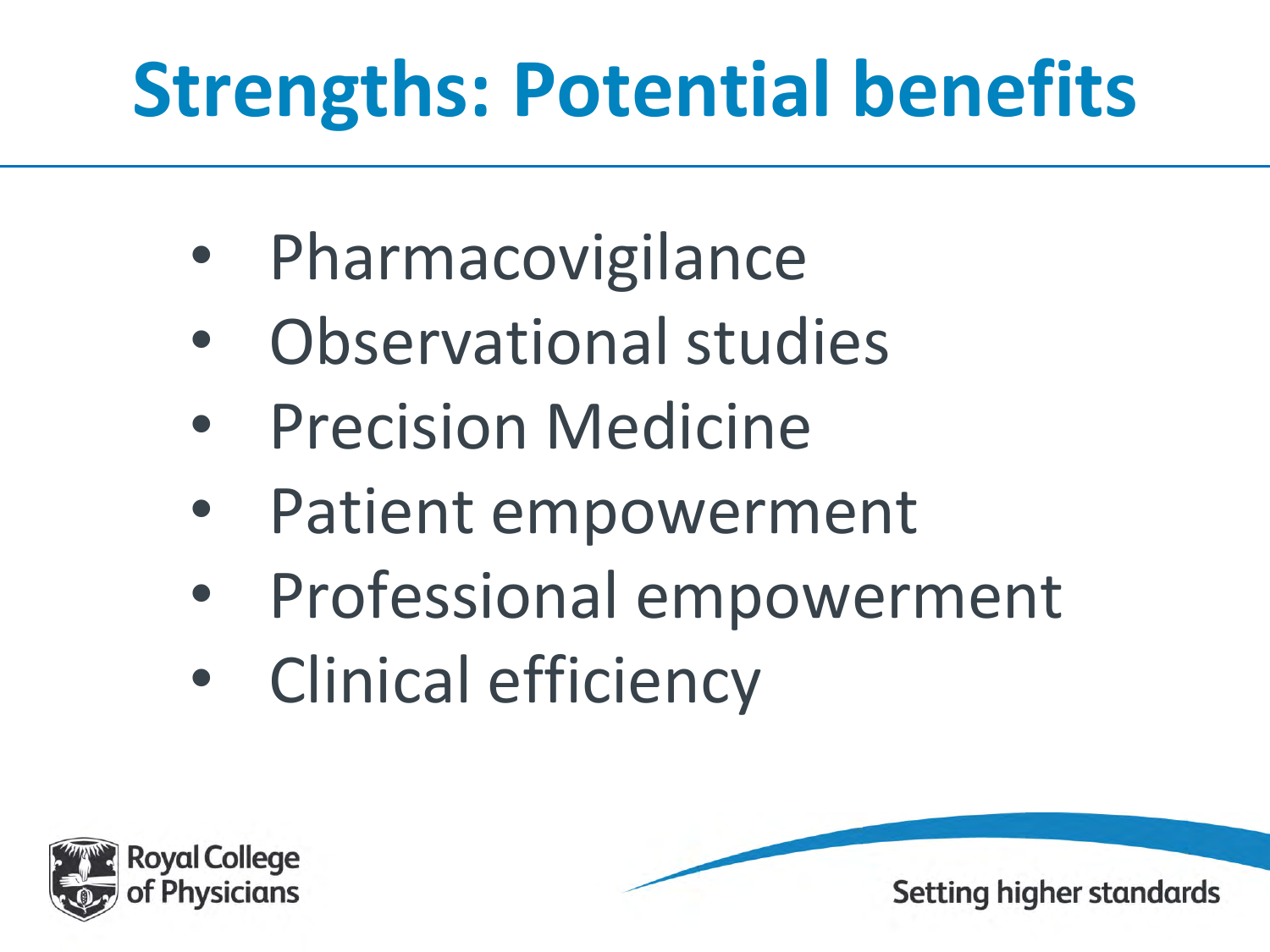### **Where are we now in the UK?**

- Many disease or intervention specific registries
- 50 national audits
- Growing number of biobanks or bioresources
- eg Inflammatory Bowel Disease
	- IBD Registry
	- Biologics Registry
	- BioResource
	- National Audit
	- PANTS and other cohorts

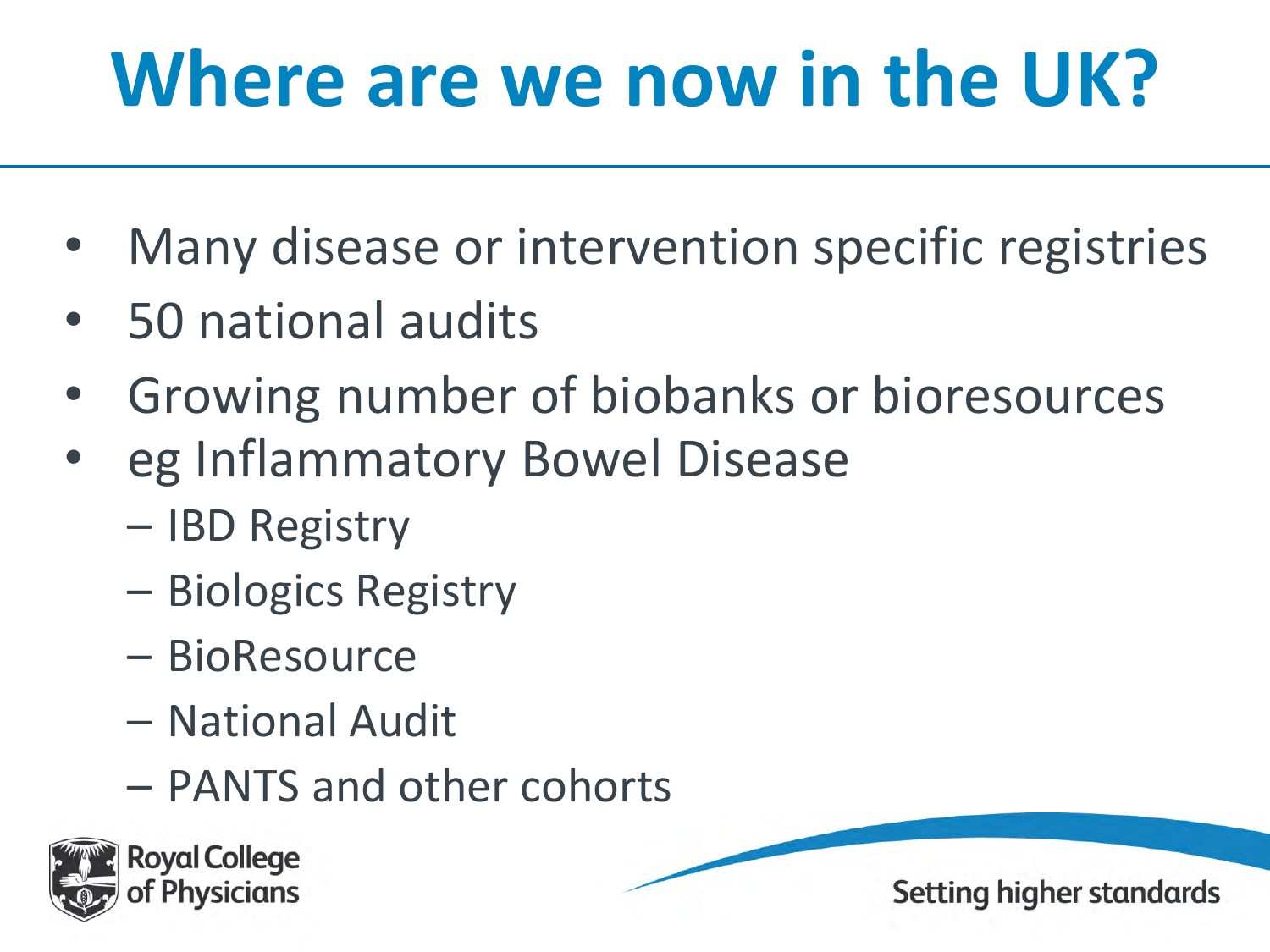## **Analysable patient data**

- Operational data captured at the point of care
- Routine data collected continuously as a by-product of care, using a secondary extraction and coding process from (paper) records – eg PEDW or HES
- Designed data bespoke for audit or research and other specific purposes

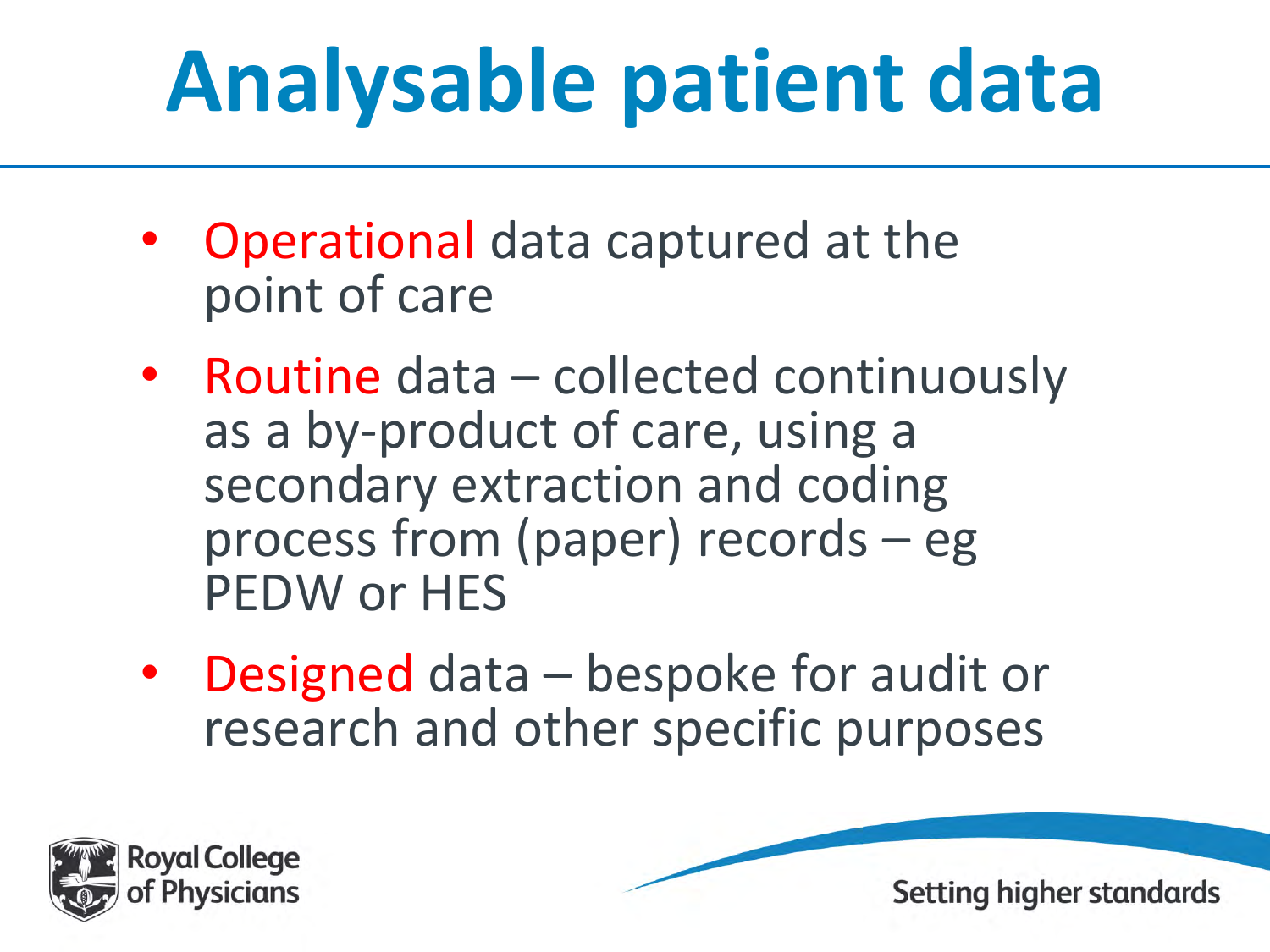### **Data collection**



### **Registries and audits use parallel processes to collect designed data**

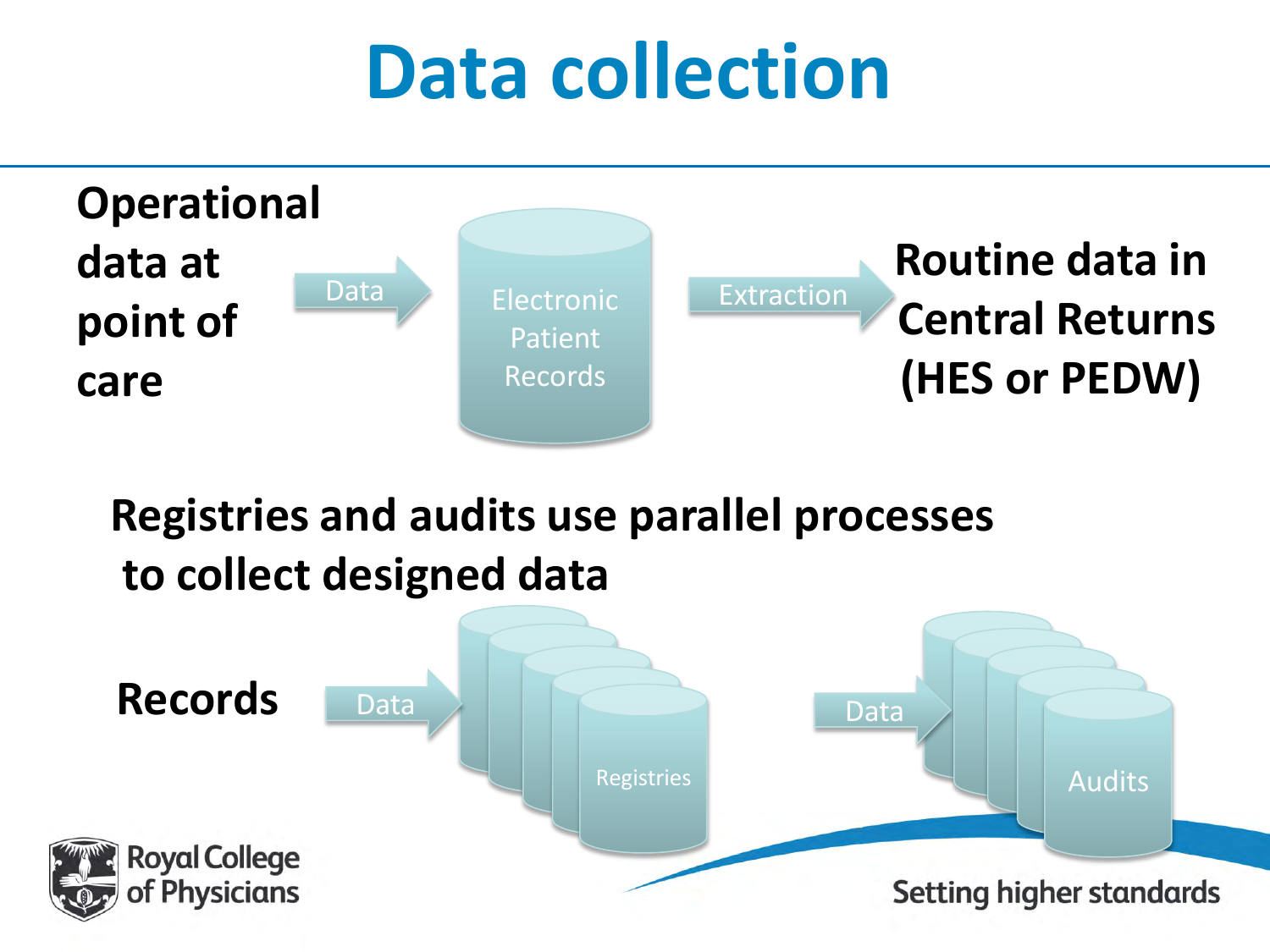## **Examples of Registries in the UK**

- Renal
- Diabetes various
- IBD
- Industrial diseases
- Congenital anomalies
- Inflammatory arthritis
- Barretts **Oesophagus**
- Neuroendocrine disorders
- **Cancer**
- Interstitial lung disease
- Muscular dystrophy
- Rare disorders
- Cardiac surgery
- Bariatric surgery
- Joint
- Endocrine & Thyroid surgery

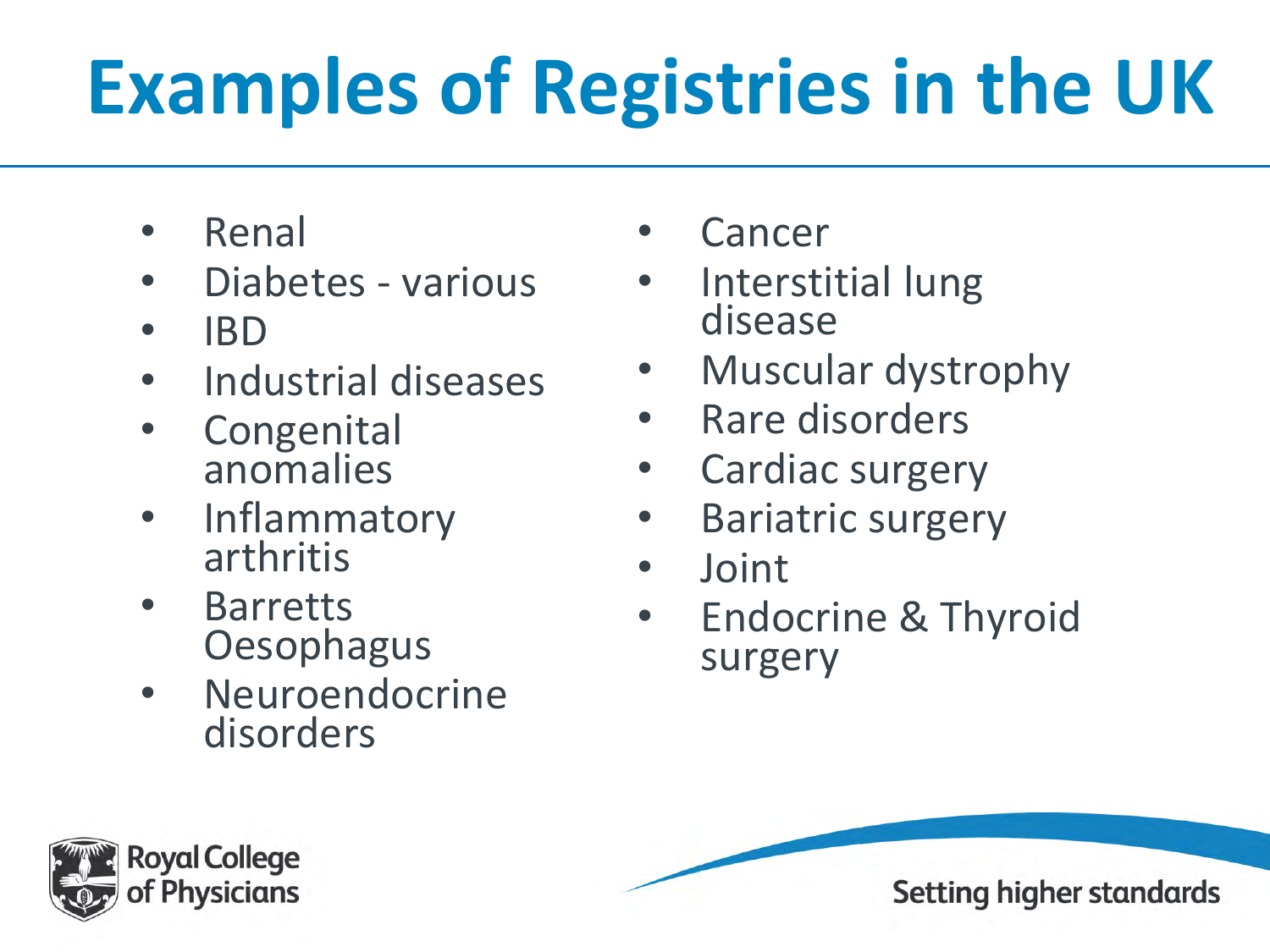## **Weaknesses: Challenges**

- Time
- Data
	- acquisition
	- integrity
	- quality
	- completeness
- Fitness for purpose
- Cost
- **Maintenance**

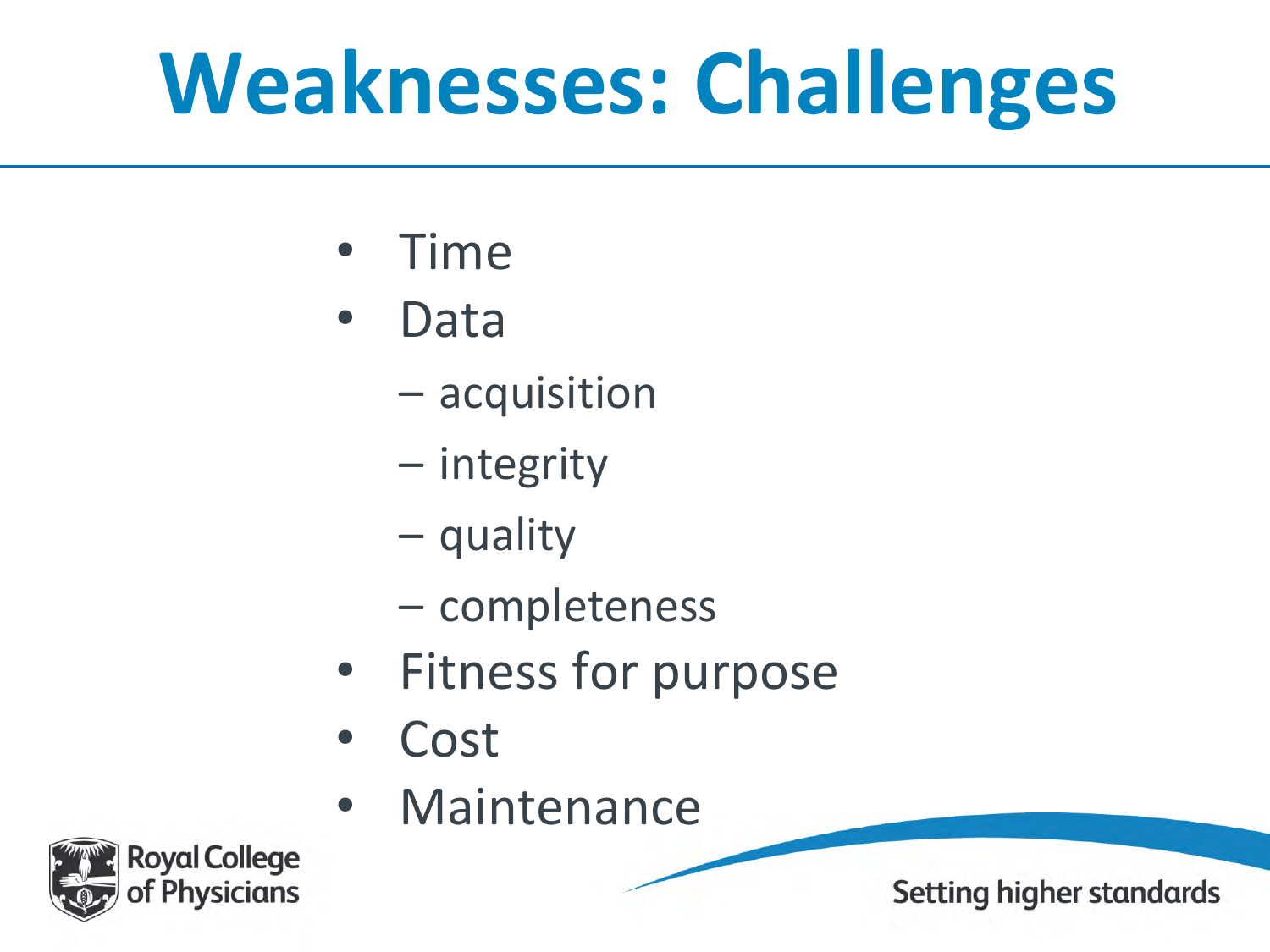## **Where do we want to be?**

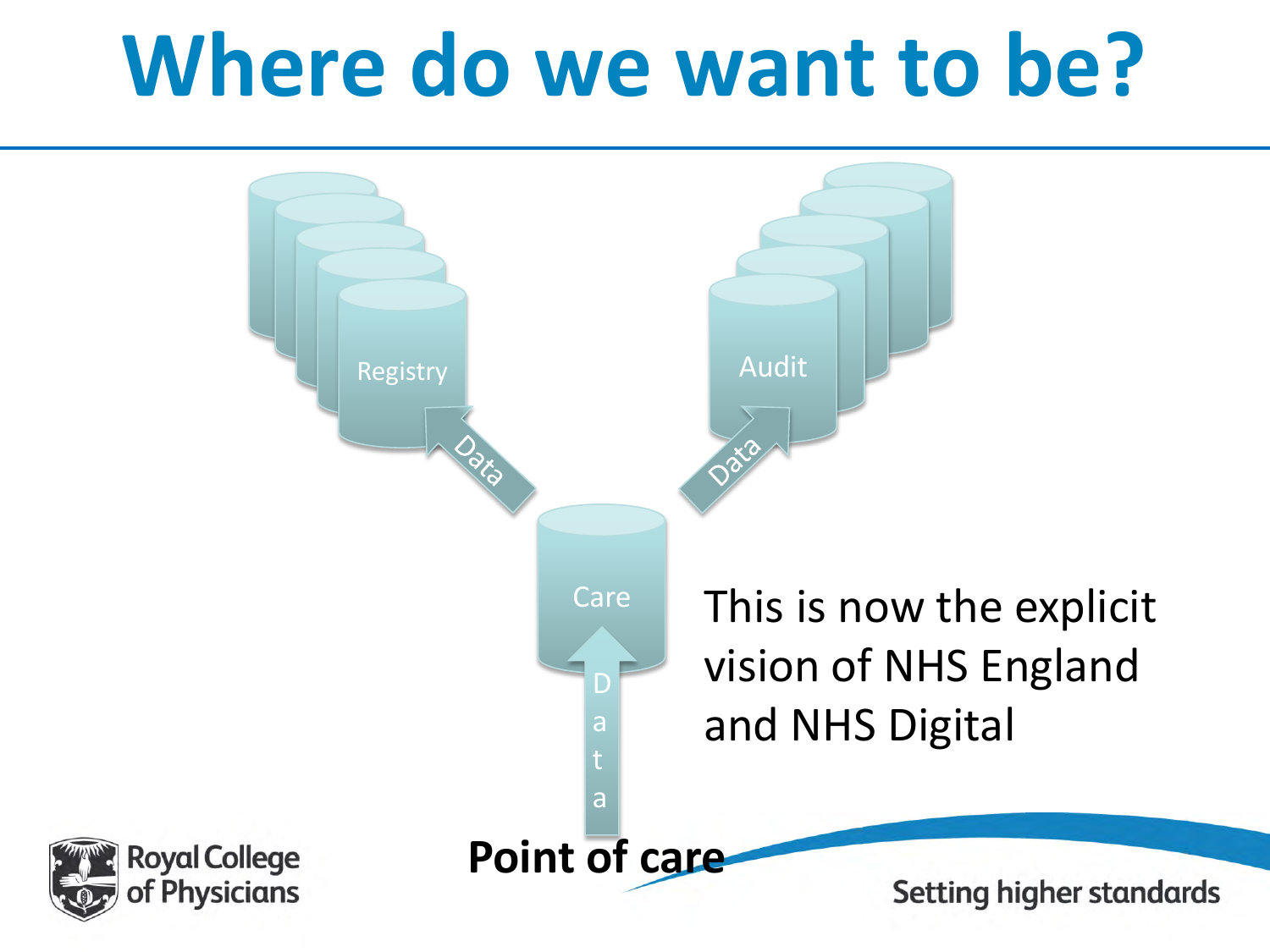

Audit

#### Data requirements

Research



Commissioning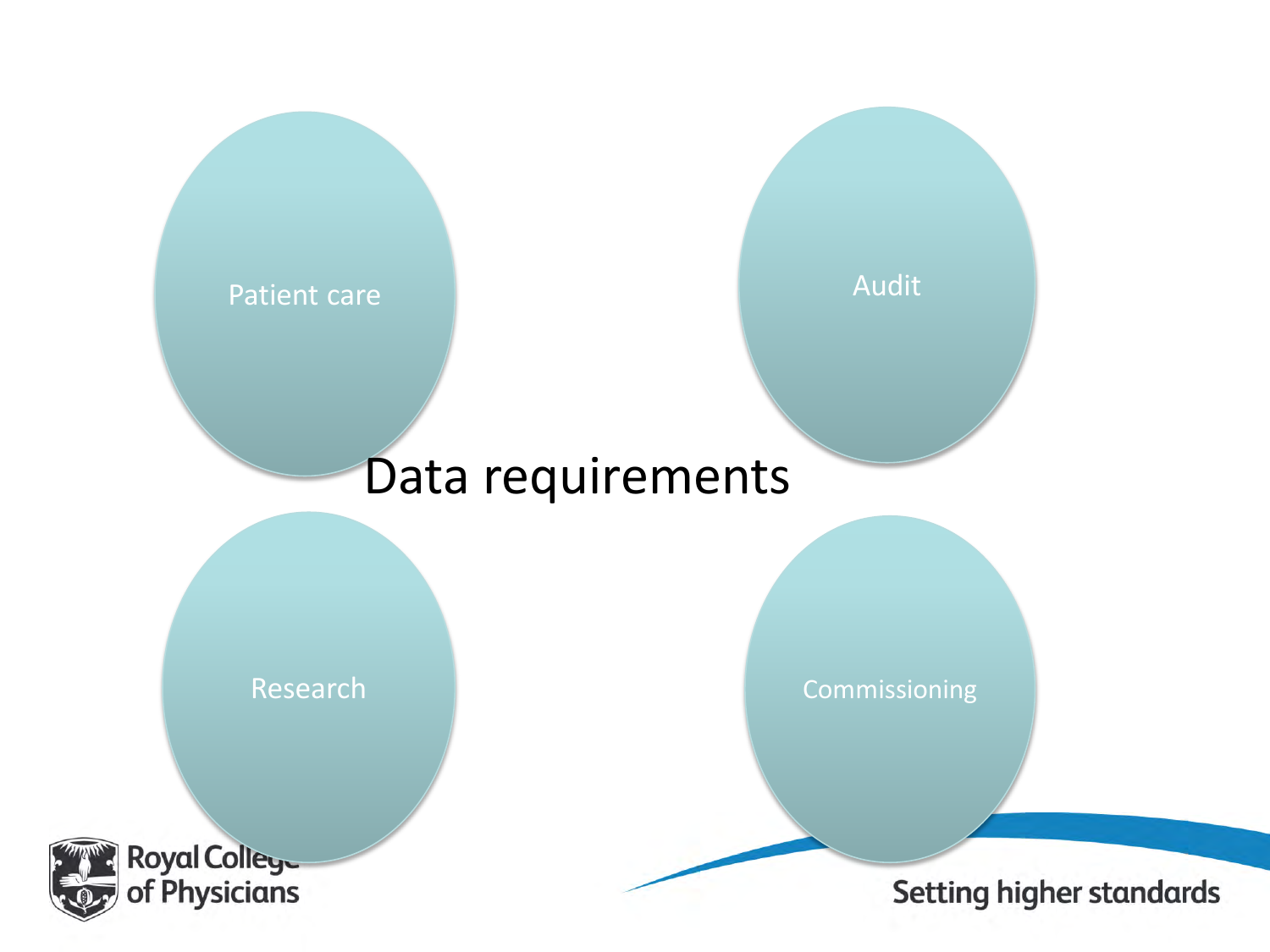### **But…. weaknesses of source data**

- **Content** of clinical data in central returns from hospitals (HES in England, PEDW in Wales)
	- **Breadth**: no data on presenting complaint or medication; poor data on co-morbidities
	- **Depth**: Diagnosis terms and codes lack attributes such as disease extent; behaviour; severity
	- **Quality**: Diagnosis and procedures are inaccurate in up to 20% of cases
- **Timeliness**: Delay in availability of data
- **Operational systems** do not meet good practice requirements applicable to research systems

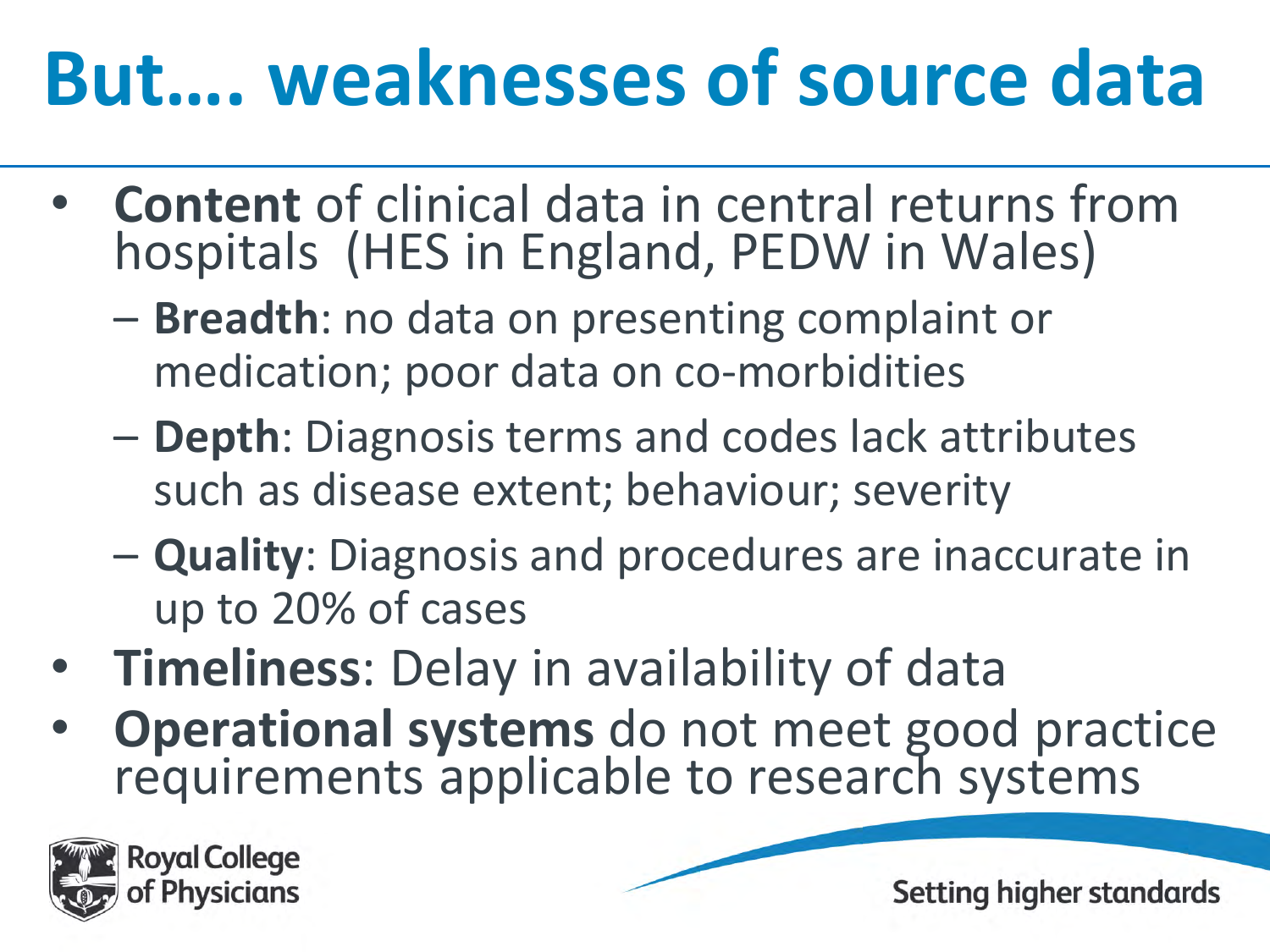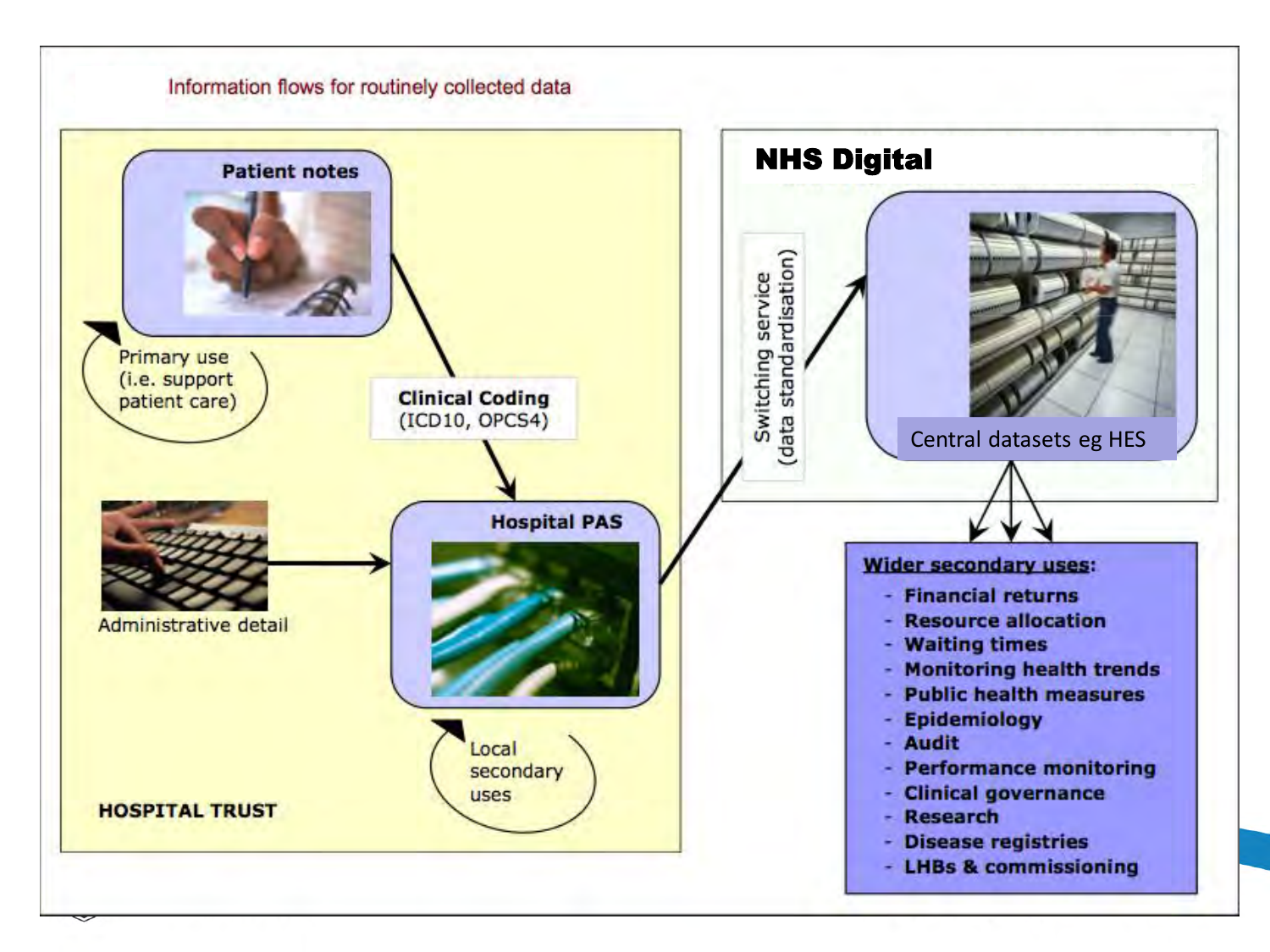## **Pharmacovigilance**

- 'The practice of monitoring the effects of medical drugs after they have been licensed for use, especially in order to identify and evaluate previously unreported adverse reactions'
- **Requires** 
	- accurate data on prescribing and medication changes
	- comprehensive clinical data at baseline and regular intervals
	- **Expert interpretation**

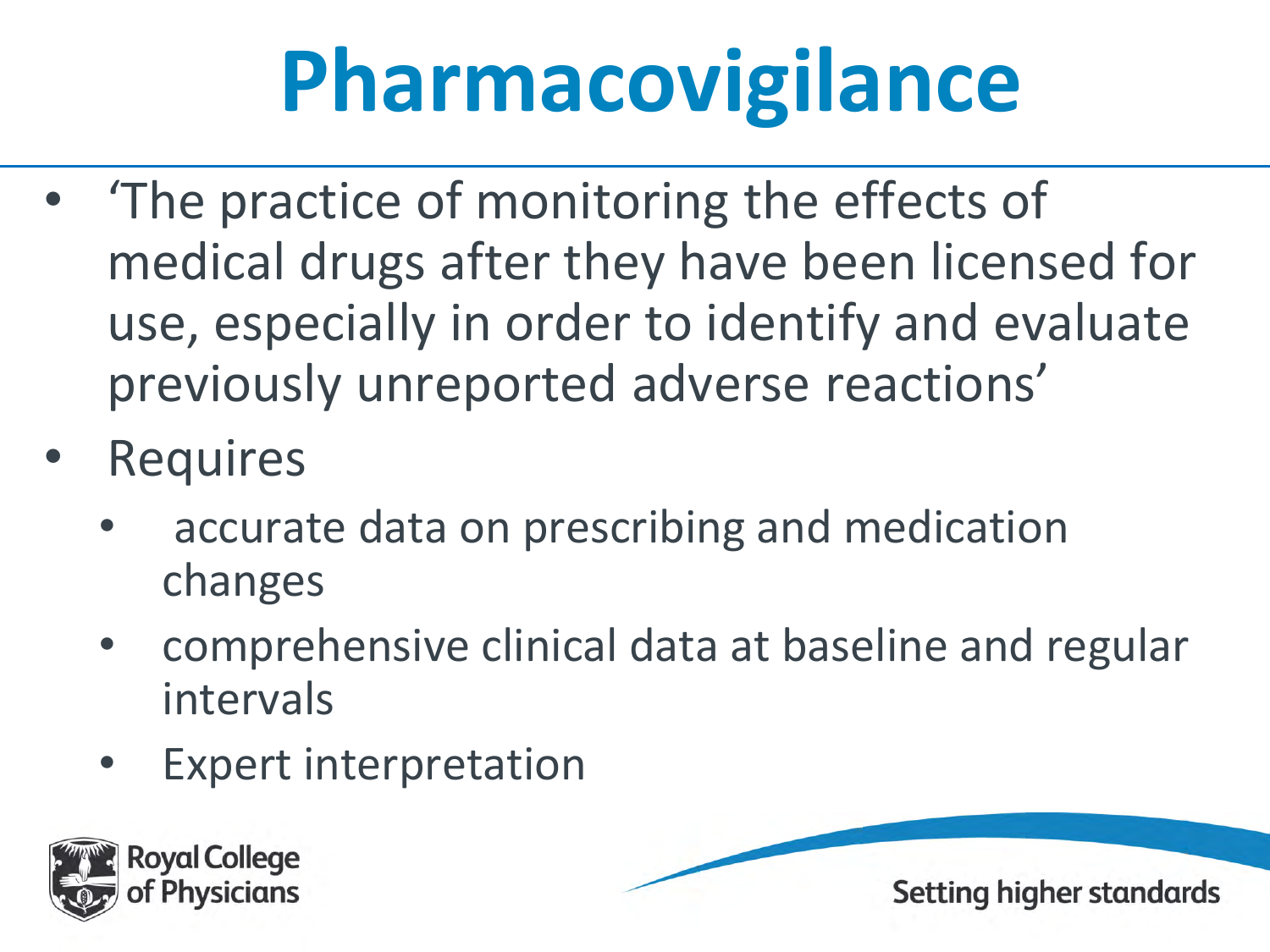## **Pharmacovigilance systems**

- Yellow card
- Clinical trials
- Post marketing surveillance
- Monitoring using routine data
- Registries



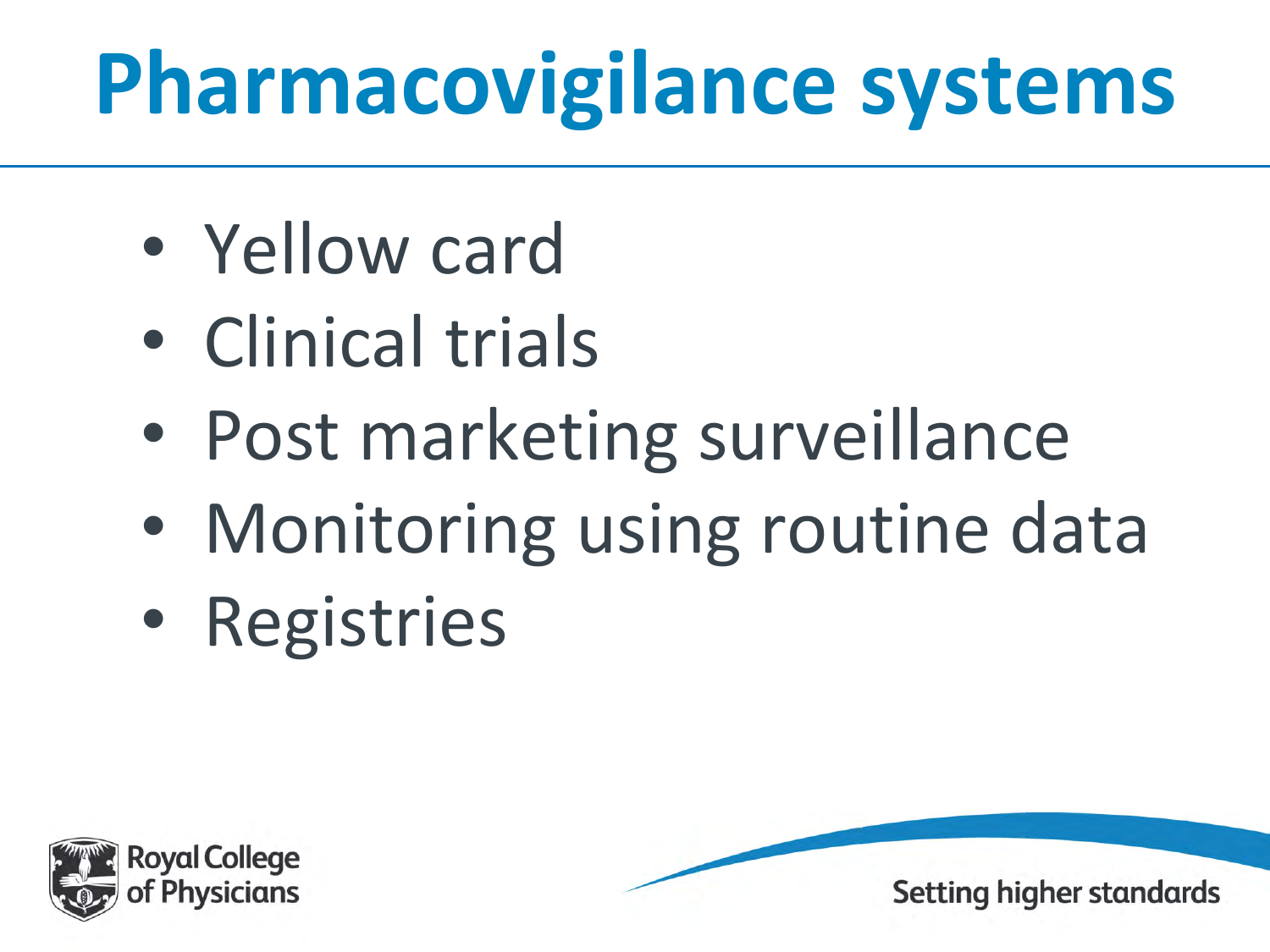## **Medication – specific issues**

- Not collected in Hospital Episode Statistics
- Not standardised: product vs dose based prescribing
- National terminology and coding (DM&D was stand alone, but is now a SNOMED extension)
- Causal relationship of events in long-term follow up requires manual assessment
- What to collect is not standardised

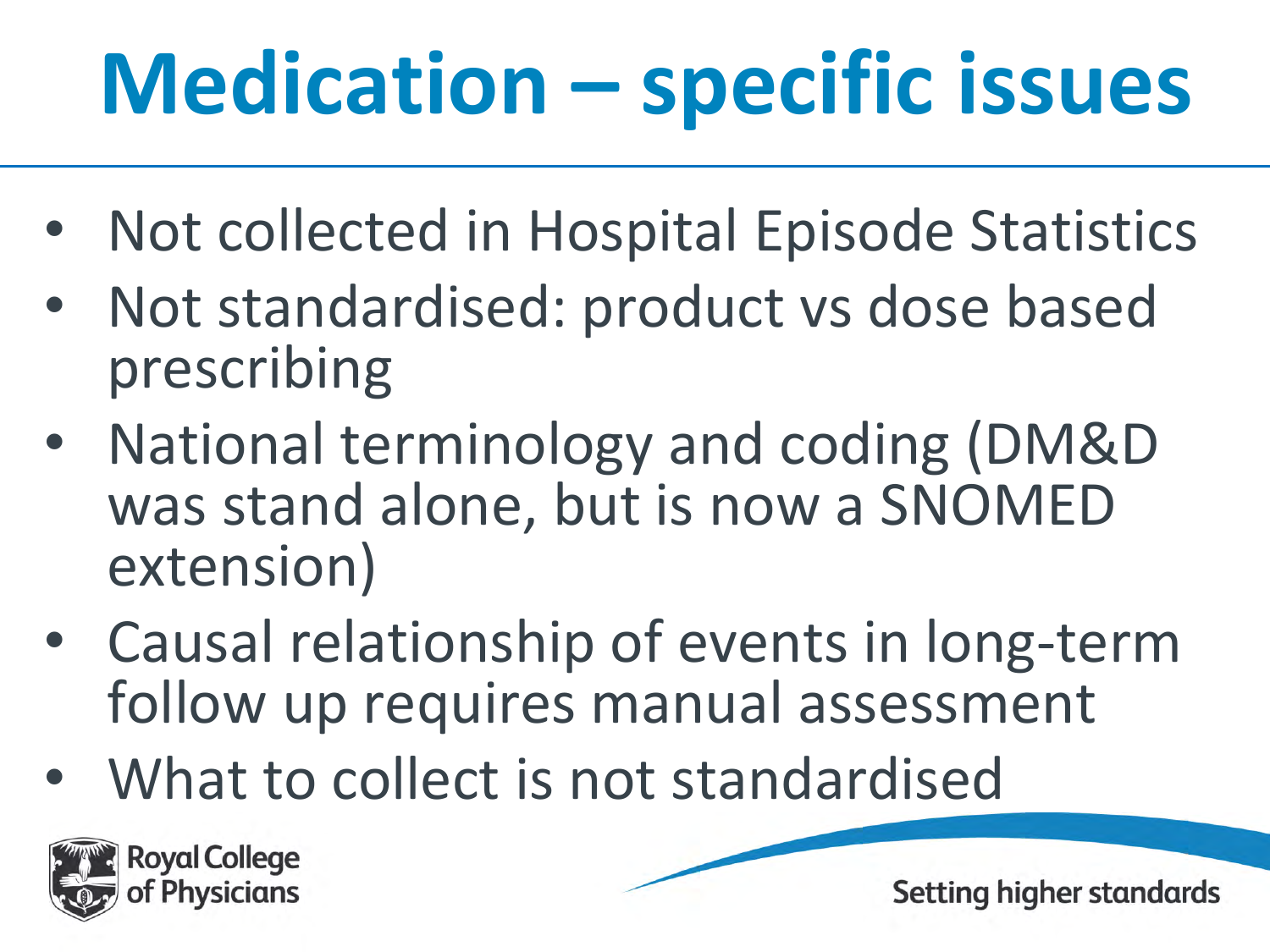# **Context is important**

- New drugs in a specialist setting, such as cancer
	- sophisticated, dedicated pharmacovigilance
- Drugs used widely in the community
	- post-marketing surveillance
	- serendipitous data capture
	- yellow card system

**Royal College**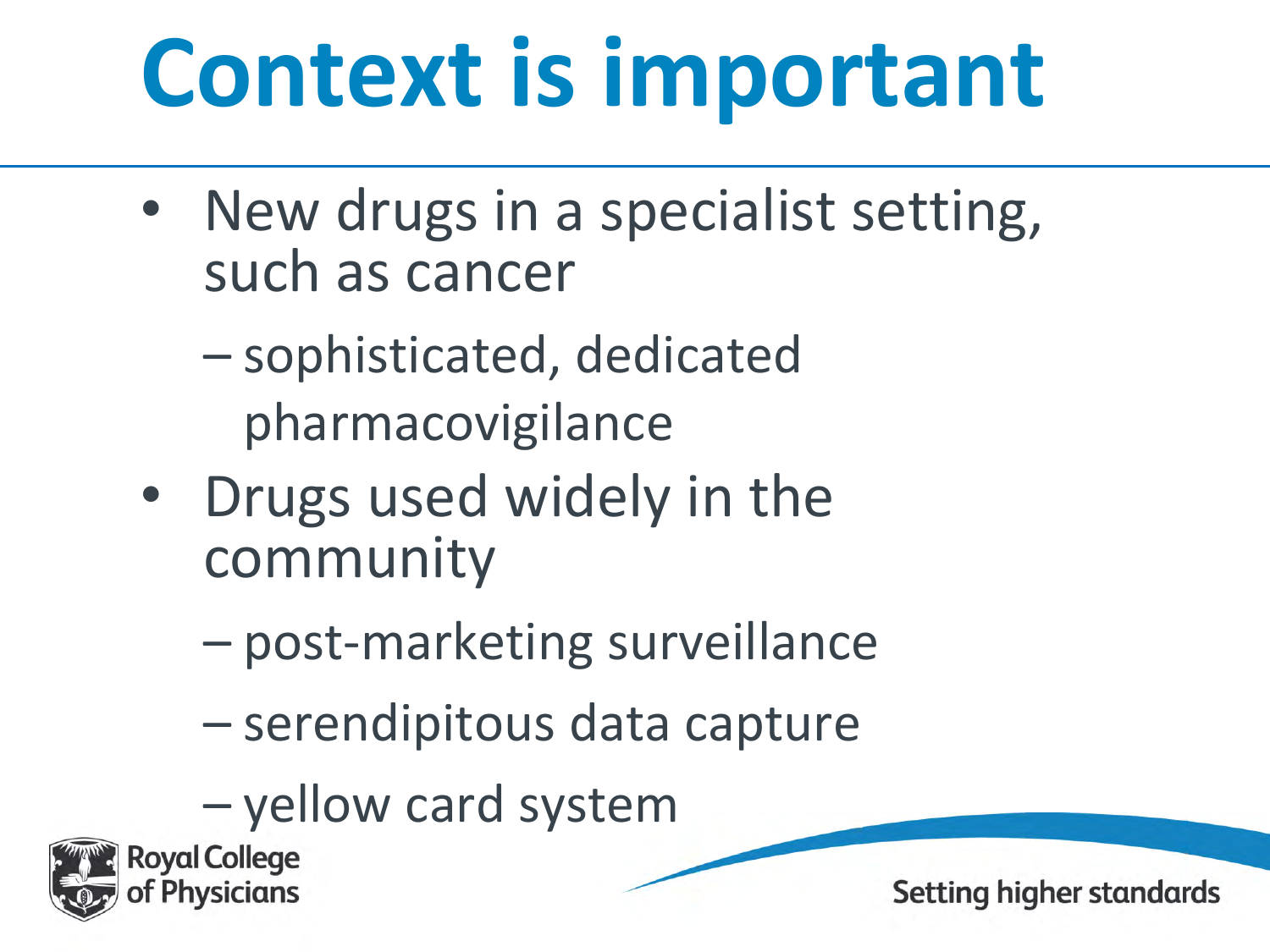### IT infrastructure to support patient care and pharmacovigilance

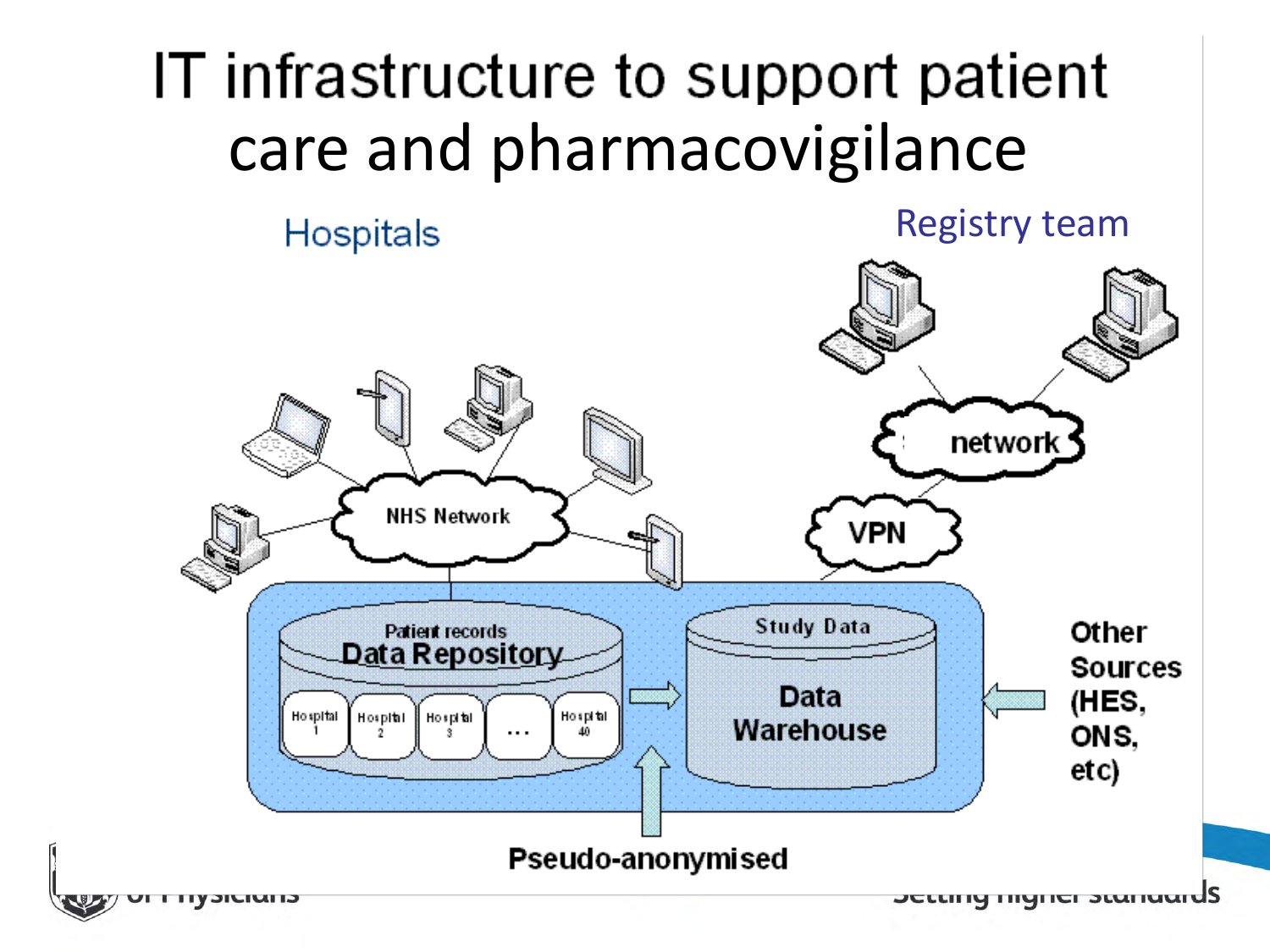# **The future**

- Cherish the vision for point of care data
- Take a pragmatic approach now, but
- Future-proof the interim solution by taking a standards based approach



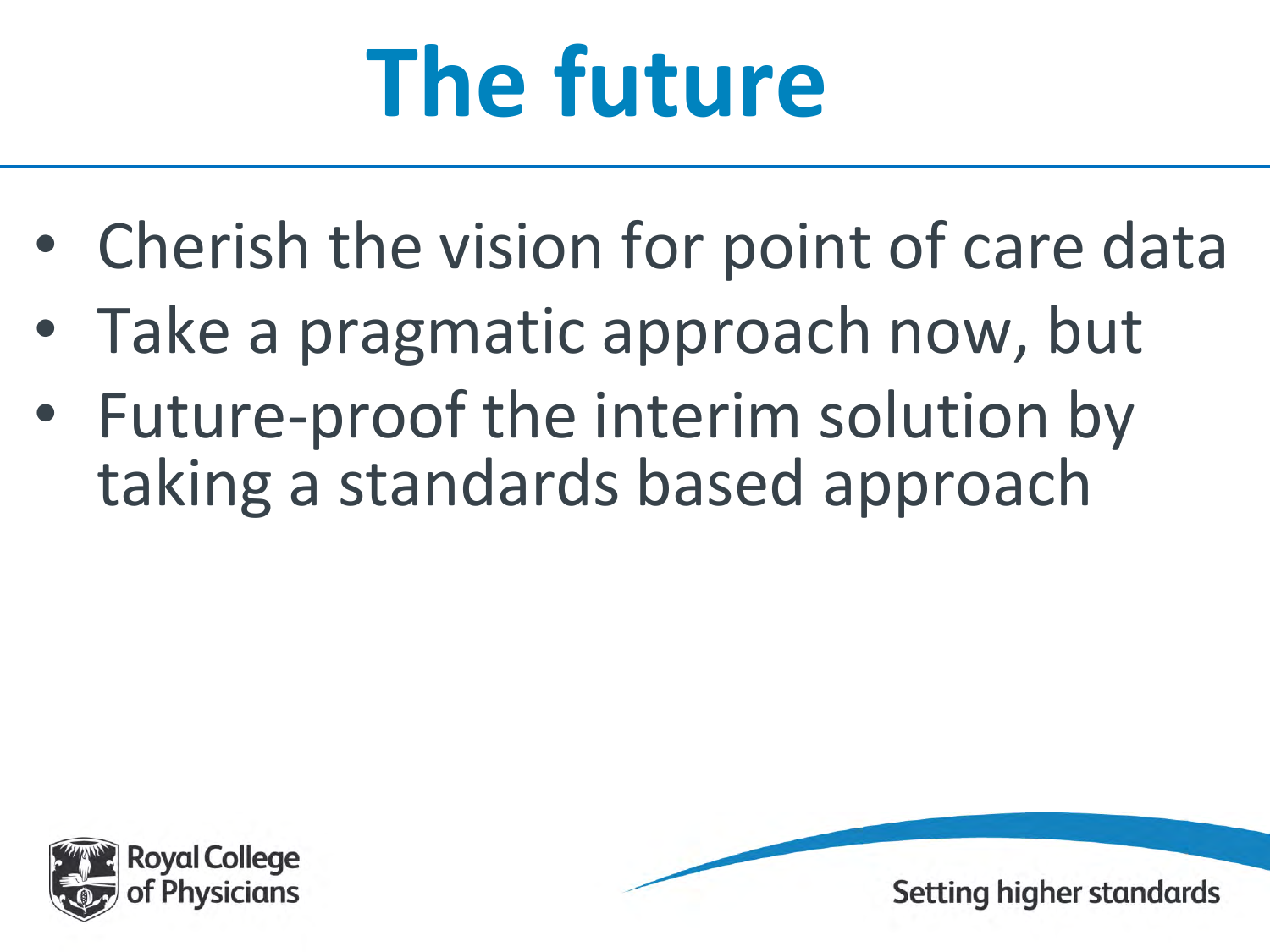### **Standards for electronic records**

- **Technical** operating systems, networking, application interfaces
- **Information** terminology (SNOMED-CT), drugs (dm+d), communication (HL7), patient identification (NHS number)
- **Professional** structure and content



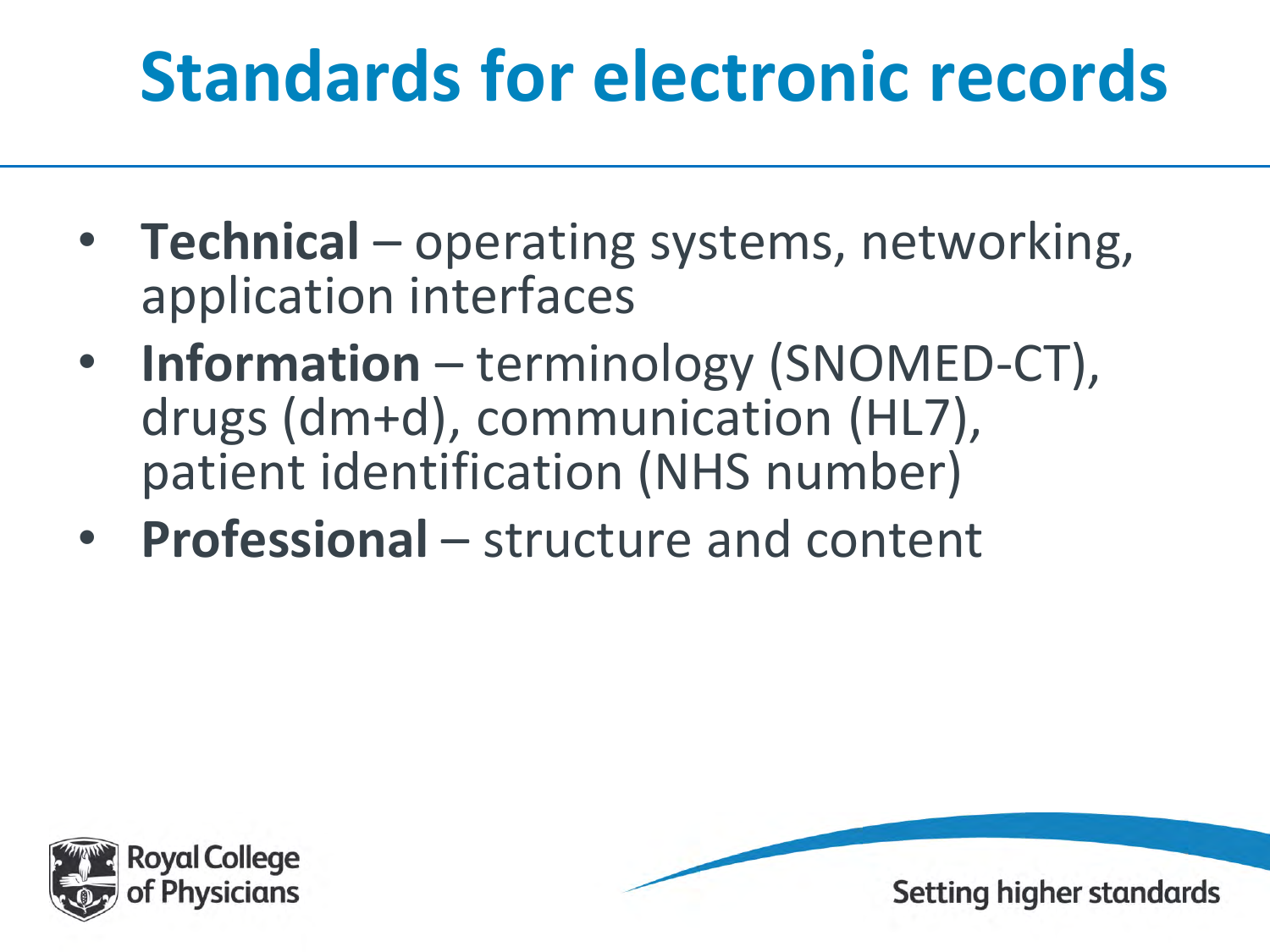### **National Standards**

- We now have national standards for structure and content of electronic patient records and communications, and information models to facilitate their incorporation in clinical systems
- They have been endorsed by the Academy of Medical Royal Colleges, Professional Record Standards Body and NHS Digital ealth & Social Care
- The requirement to use them is explicit in national policy and NHS contracts

*<https://www.rcplondon.ac.uk/projects/outputs/> standards-clinical-structure-and-content-patient-records* 



**Standards for the clinical structure** and content of patient records

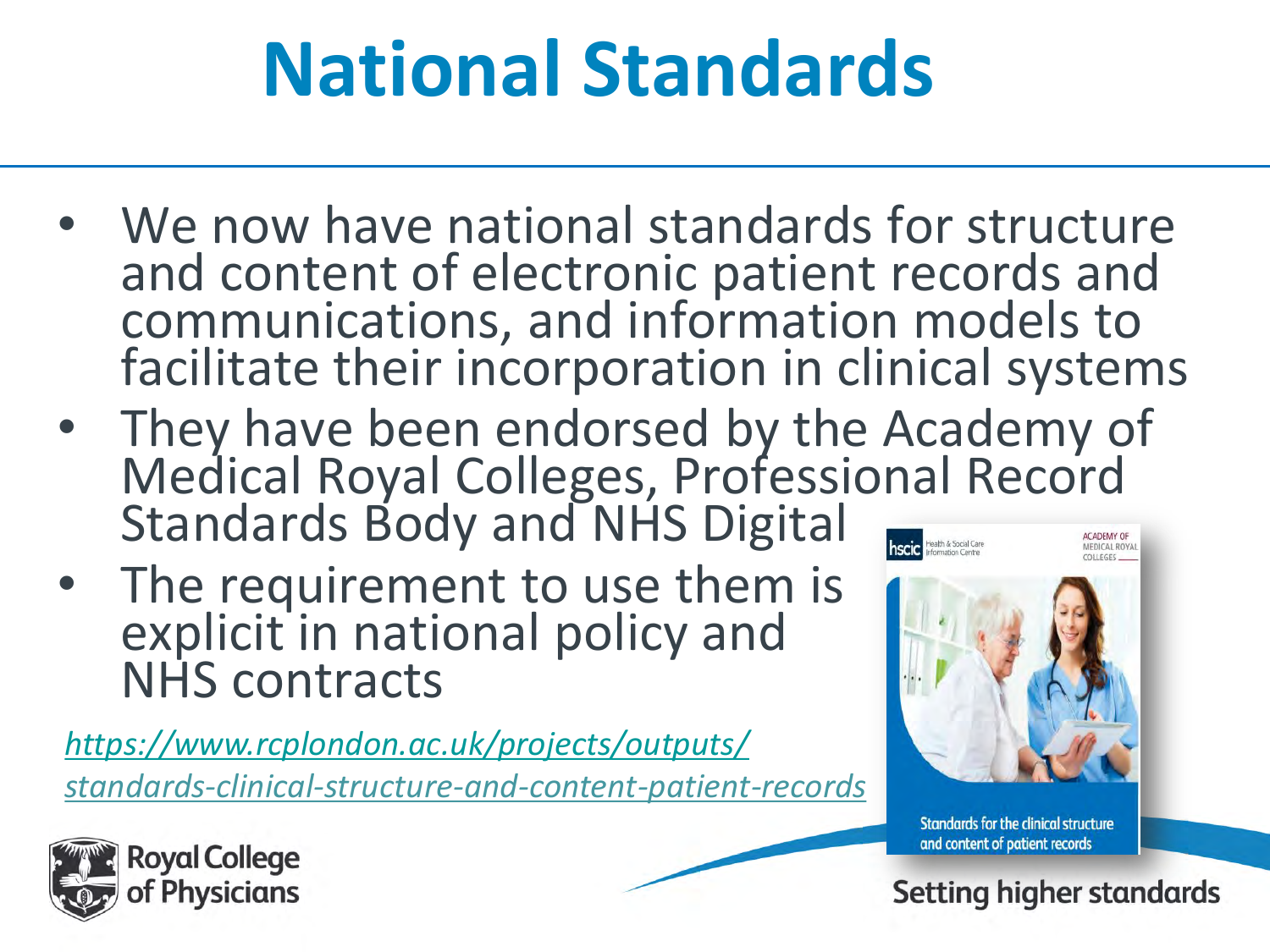## **Opportunities**

- Standards for data now exist
- EPRs enable recording at the point of care
- Patients who wish to control their care should be offered responsibility for their data in PHRs
- Other drivers for better data include precision medicine and the evolution of national audits

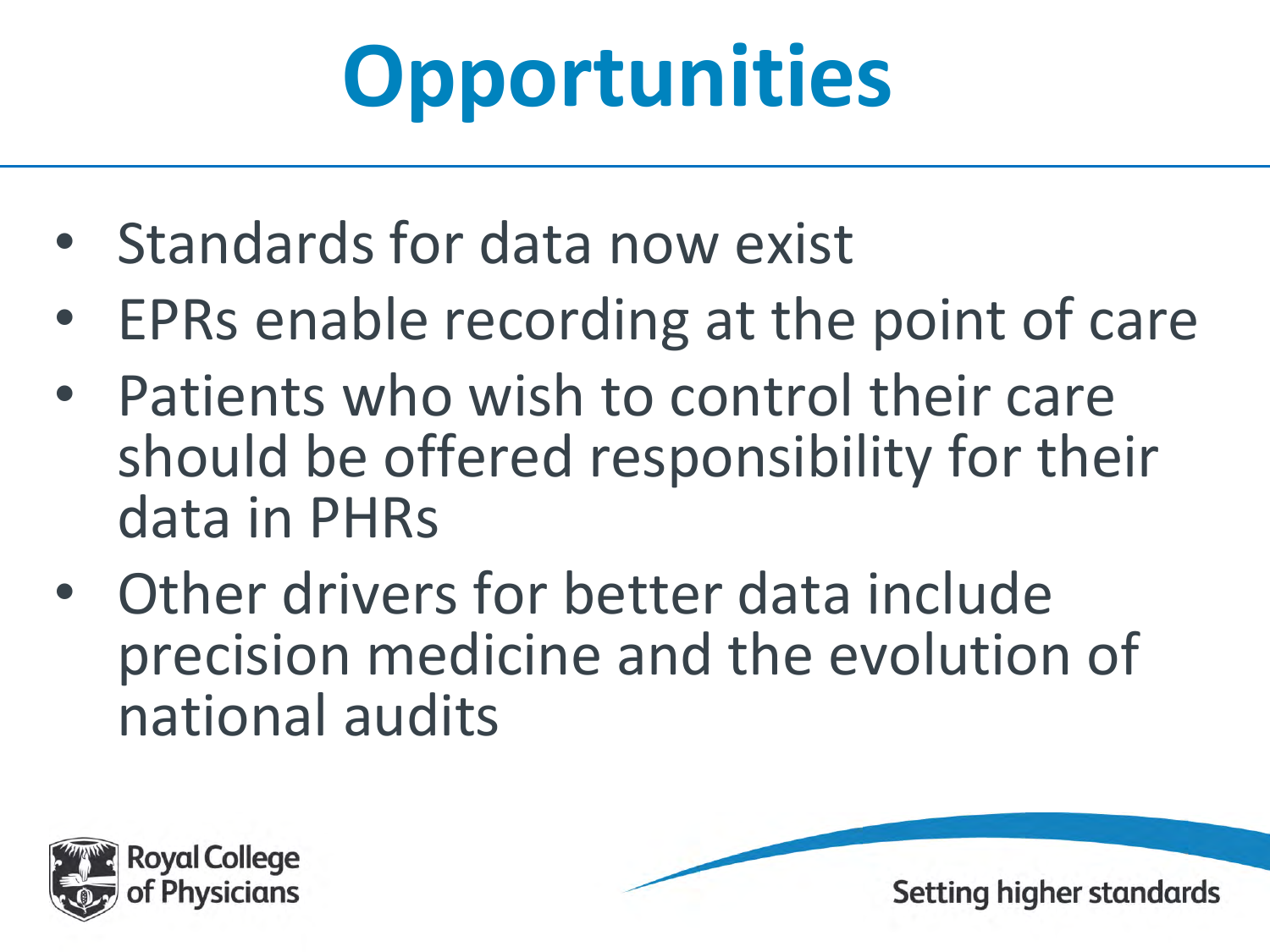## **Threats**

- Lack of
	- **Money**
	- Time
	- Technology
- But
	- Digital capture and analytics will bring savings

*http://volterra.co.uk/wp-content/uploads/2014/09/Final-EMC-Volterra-Healthcare-report-web-version.pdf* 





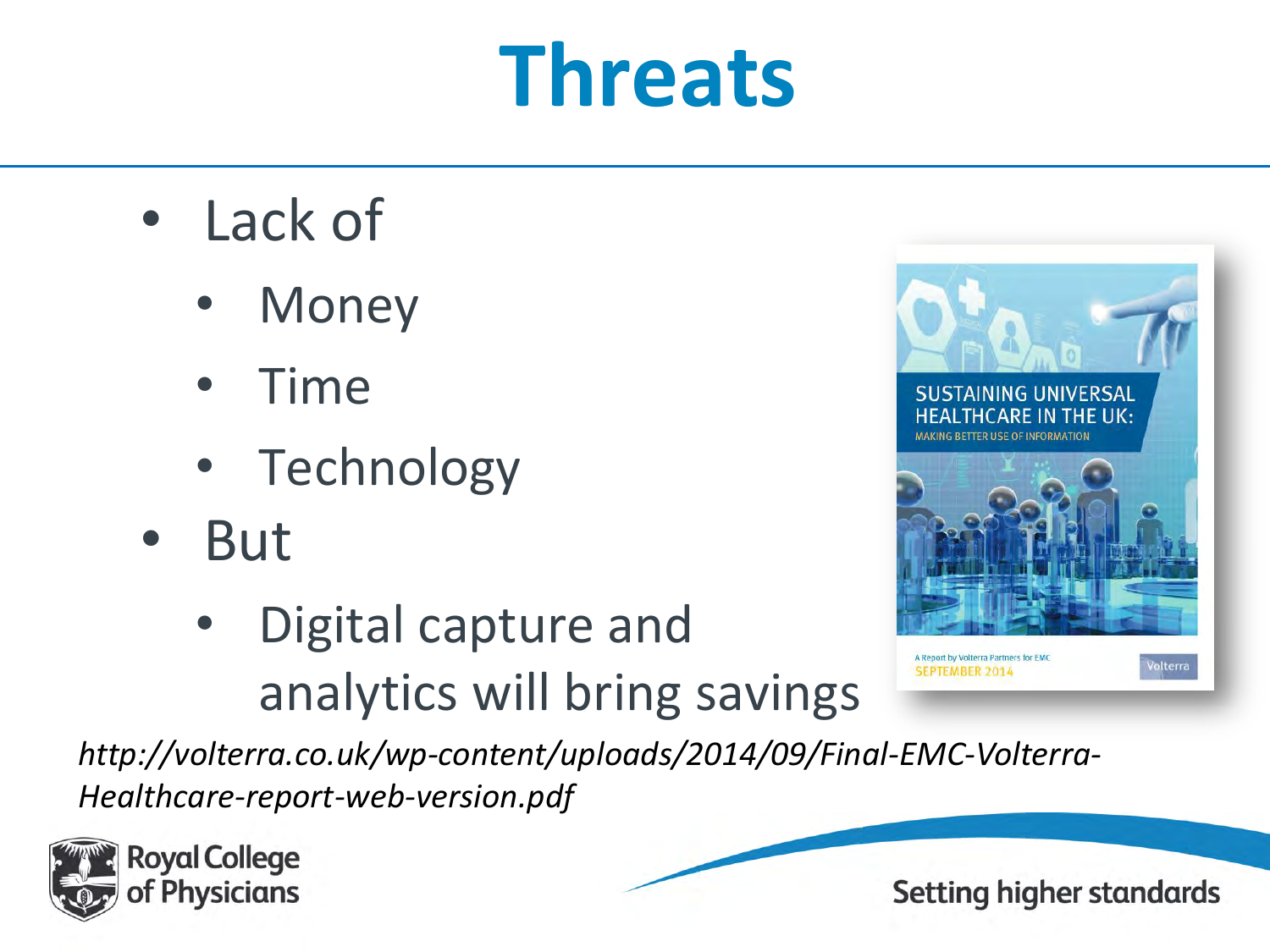## **Conclusions**

- Registries are a challenging solution to the need for comprehensive data, including for pharmacovigilance
- Until 'point of care' data recording improves there is a need for them
- Incorporating national standards for clinical data structure and content will ensure transition in the future